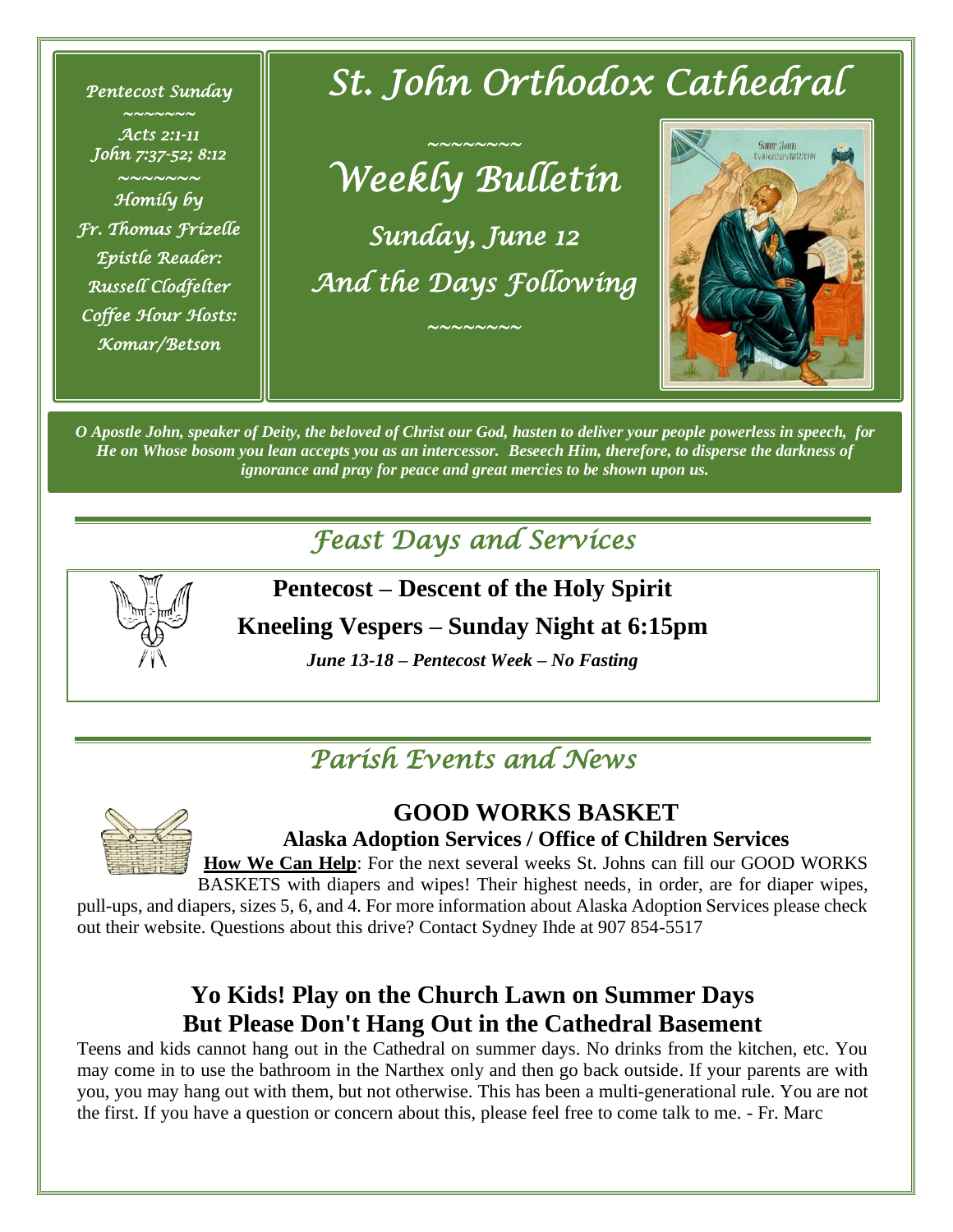#### Hello Saint John's Families,

The links below go to several documents that provide information about Coffee Hour. These are also posted on our Cathedral website in the "Resources" menu under "Services" - [click here.](https://www.stjohnalaska.org/resources/) The "Introduction to Coffee Hour" is included below. Please read this and then look at the other documents to see what Sunday you are to bring a snack and also what Sunday you are to help host. The other documents give instructions for hosting and making coffee. Thank you!

# Introduction to Coffee Hour What You Need to Know

"COFFEE HOUR" can be an act of Christian charity and an opportunity to talk with friends and greet guests following Divine Liturgy. Families from the Church take turns bringing a simple snack from their home to share and setting out coffee and hot water for tea. This offering of food is to be freely given and simply enjoyed for what it is, a small snack. This is important since Orthodox Christians fast on Sunday mornings in order to receive Holy Communion, but it is not intended to be a "light lunch." So Coffee Hour is an opportunity to practice hospitality and kindness toward one another. This is why children (or anyone for that matter) cannot run around in the basement during this time and why everyone should work to see that seniors and other special guests are respected and served first.

WHEN AM I UP TO BRING SNACKS? - We use a system that divides the parish into four groups so that each group will bring snacks once a month. (See "Coffee Hour Groups.") All our parish families and members are included in one of these groups to bring snacks. If you are gone or do not attend Coffee Hour and do not bring a snack, since this is "potluck" style, there still should be enough for those who are there. If you are present, please try to bring something. On the occasional "5th Sunday of the Month" everyone is asked to bring a snack, with the hope that those who remember this will have brought enough for all. Currently Jennifer Gillquist has offered to oversee scheduling coffee hour groups. You may contact her by text: 907-632-1064, or email: [jennifergillquist@gmail.com](mailto:jennifergillquist@gmail.com)

HOSTING COFFEE HOUR - Each Sunday, two or more families will be assigned to host. (See "Coffee Host Schedule.") Not every family in the Church is on the hosting list. It does not include families who very seldom attend Church or for whom hosting might present a physical difficulty or a scheduling conflict. If you feel you should be excluded from hosting, please let Jennifer know. As it is now, your family should have to host only a once every four months. Host families are responsible for set up and cleanup and for making coffee and hot water for tea. Instructions for how to host are provided on a separate sheet (See "HOW to Host Coffee Hour"), as are also instructions for how to use the new Bunn coffee pots (See "Coffee-Making Instructions."). A 4-month schedule will be available on the website so you can see when you are assigned. You will get a reminder call on Thursday or Friday before you are to host. IMPORTANT: If you must be absent, please trade with some other family ahead of time if possible (last minute is okay too). Then let Jennifer Gillquist know that you have traded, so she will be able to alert the right family in the future, with whom you have traded. Also let the other host family know. SUPER IMPORTANT: Jennifer is not going to find someone for you to trade with. This is your responsibility.

Thank you to everyone who faithfully brings such good snacks to share. The following guidelines will continue to help make Coffee Hour an enjoyable time:

- Do participate by bringing snacks for about 4 families and please bring it ready to serve.
- Be sure to bring fasting snacks during the fasting seasons such as Great Lent, Advent, and the Dormition Fast. This will appear in the Coffee Hour reminder.
- Please avoid bringing very messy snacks that can get in the carpet.
- If it is your week to bring food, remember to help set up and clean up also.
- We will make 3 full pots of coffee from now on to be sure we have enough coffee.
- If you have special dietary needs, you may need to bring your own food.

1. Click [HERE](https://www.stjohnalaska.org/static/ed48a1da039130f42e753d3161181315/1%20-%20Introduction%20to%20Coffee%20Hour.pdf) for Introduction to Coffee Hour // 2. Click [HERE](https://www.stjohnalaska.org/static/30f87e0f886bc58c70d1b838a057f1e7/2%20-%20Coffee%20Hour%20Groups%206.2022.pdf) for Coffee Hour Groups // 3. Click [HERE](https://www.stjohnalaska.org/static/688f243d557a549d90f13b6ecc476674/3%20-%20Coffee%20Host%20Schedule%20Jun-Sept%202022.pdf) for Coffee Host Schedule Jun-Sep 2022 // 4. Click [HERE](https://www.stjohnalaska.org/static/c07fd44c3bc3a1e266755064f176a9e5/4%20-%20HOW%20to%20Host%20Coffee%20Hour.pdf) for How to Host Coffee Hour // 5. Click [HERE](https://www.stjohnalaska.org/static/eb24c1b3395ce3ebb693d05fc530be94/5%20-%20Coffee-Making%20Instructions.pdf) for Coffee-Making Instructions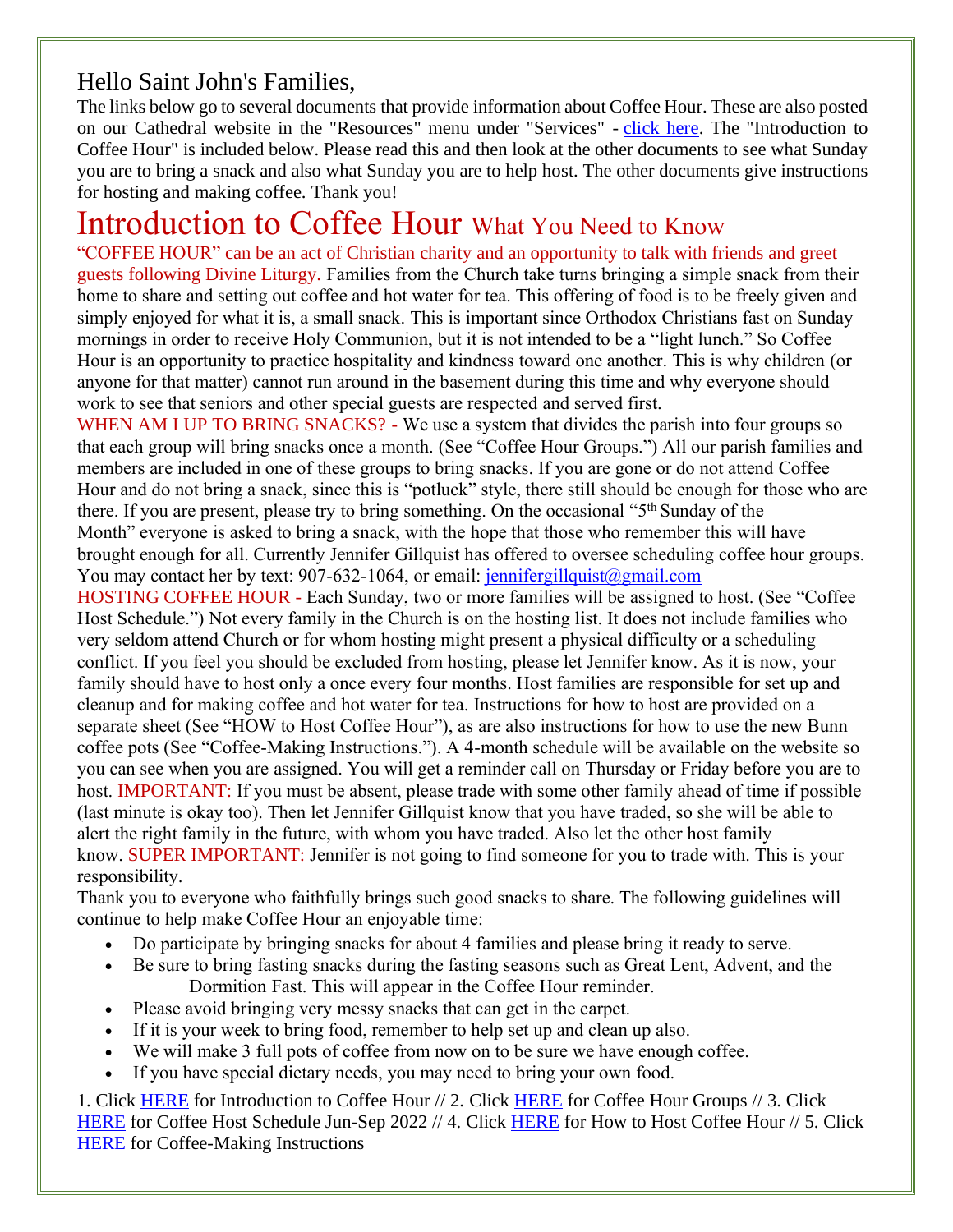

### *Coffee Hour This Sunday – June 12 Group B – Second Sunday of the Month*

**Hosts Families: Komar / Betson**

Snacks: Agnew, S. Alvarez, Betson, Coverdell, B & D Dunaway, J & B Dunaway, Finkler, Grasse, Hattenburg, Hoyt, Keener, Klatt, Komar, Lineer, Moffatt, Peters, Peyton, N & M Ray, Sturdevant, Villafana.

> Please bring snacks to serve at least 4 families. **~~~~~~~~~~~~~~~~**

*Next Sunday – Group C - June 19, 2022 Host: Hawi / Curry Coffee Hour Will be Outside*

*Snacks: Ashcroft, Amundson, Clement, Curry, Dunham, Fisher, Greene, Hawi, Hunter, E & H Johnson, Kelly, Kendall Families, Labrecque, Medders Families, Okuley, Polson, Saur, Scherer, Sparks, Stiehr, Temple, Wasile*

**Save the Date for the Eagle River Institute - Please Register by June 30**

Announcing...

## Eagle River Institute, August 1-5, 2022

"Experiencing God in Orthodox Worship"

**Rev. Dr. Calinic Berger** The Book of Psalms: Prayer Book of the Church and Window to Christ - 3 Lectures Dr. Teva Regule Liturgical Reform and Renewal in the Orthodox Church - 3 Lectures **Dr. Bradley Nassif** 

Nourishing the Gospel in Orthodox Churches Today - 1 Lecture **Plus Special Presentation:** What Can Orthodox and Protestant Evangelicals Learn from Each Other?

**Eagle River Institute** 

Mission Statement: The Eagle River Institute is hosted annually by the members of Saint John Cathedral to provide a forum for Orthodox scholars to address lay people on topics relevant to everyday, Christian life. The Institute also contributes to the greater, educational needs of the Church by publishing its lectures and other materials in its Media Library.

Visit our website eagleriverinstitute.org for more details, registration, schedule, and pilgrimage information.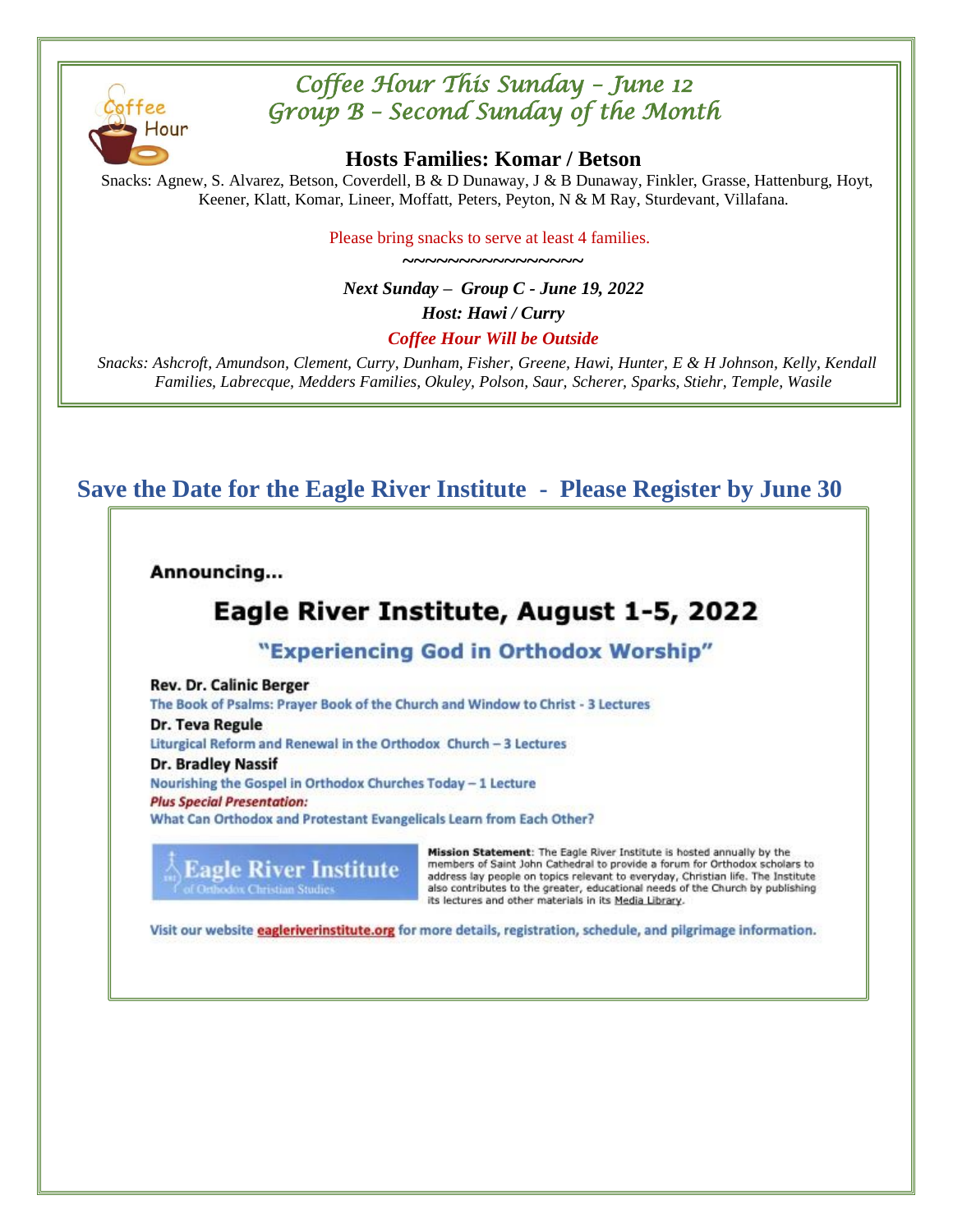# *Local Community News*



#### **Heart to Heart – Dad's Day Dinner**

Heart to Heart Pregnancy Resource Center invites you all to this fun family event Friday, June 17, to kick off Father's Day weekend. We'll be serving a roast pig dinner complete with Luci Mae's amazing pies for dessert. Everyone will enjoy the heartening story of guest speaker Evie West, a former gang member who faced two crisis pregnancies before turning around her life and starting her career in law enforcement. Reserve your seats now via the QR code on the picture!

> *Dn Kevin is on the Board, and Fr. Marc was a founding Board Member.*

All proceeds benefit Heart to Heart and help provide essential resources for pregnant women and families with young children. Due to factors like the rising cost of living, infant formula shortage, and staffing challenges limiting the availability of other area

pregnancy centers, Heart to Heart is serving an influx of new families. Come learn more about Heart to Heart's pro-life ministry and how we are working to meet the growing needs in our community. We hope to see you June 17!

# *Notes and Pictures from Parishioners*

#### **"Checking In" with Each Other**

Is there something you'd like to share? Please email [stjohnalaska@aol.com](mailto:stjohnalaska@aol.com)



### **Bridal Shower for Catherine Cowan, this Saturday, June 11 – 11:30am to 2:00pm in the Church Basement**



#### **Open House for Dn. John and Becky Coleman This Saturday June 11, 4-7pm At Dan & Melinda Kendall's House**

The Colemans will be here and we would like to invite everyone to come visit before Vespers. Do you have any old pictures with the Colemans? Please bring a plate of finger food to share.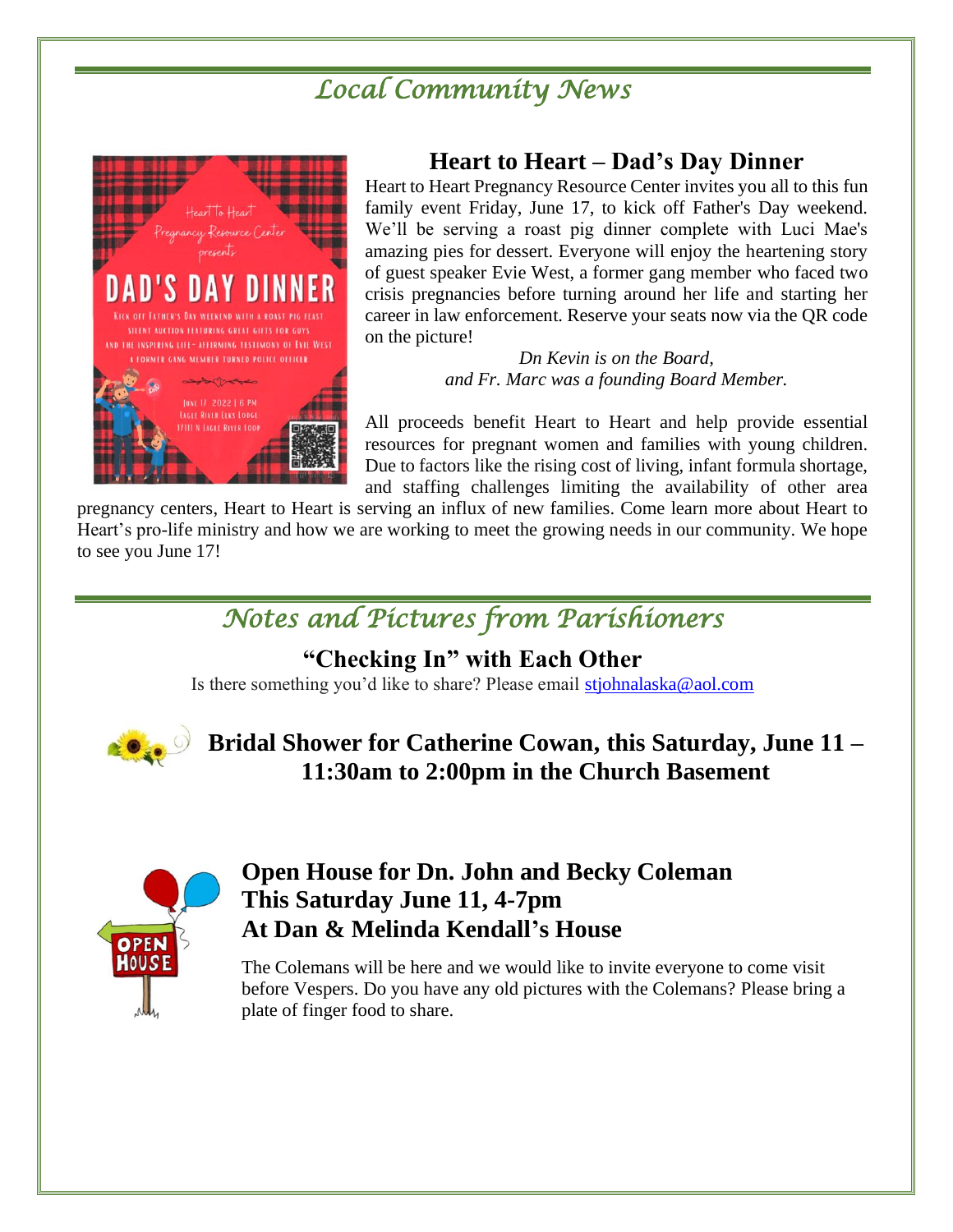

## **Celebration of Marriage for Lance & Catherine Cowan – June 19 at 4:00pm**

We look forward to celebrating the marriage of Lance and Catherine Cowan on June 19, 2022 at 4 pm. There will be short service followed by a reception immediately afterwards. It is the couple's desire that no cell phone pictures or videos be taken during the short ceremony. We have hired a photographer to capture this, allowing everyone to enjoy this unique service. We ask that you do take as many pictures as you want during the reception. There will even be a photo booth set up for fun pictures. Please post your pictures on your favorite social media with the hashtag #cheerstotheCowans.

**Reception Change**: We will no longer be having the potluck for the reception. I do need some volunteers to bake some potatoes for me though. Please contact me if you are willing to do this. I can provide the potatoes if you can bake them for me and have them to the church kitchen by 3:45 pm on Saturday June 19. Thank you - Jennifer Gillquist

# Happy Anniversary ..................................

#### Judi and Gordon Hoyt - 55th Anniversary

At the end of Liturgy on Sunday we said prayers of blessing for Gordon and Judith Hoyt on their 55th Wedding Anniversary. They are founding members of our Parish and fist came to Fairbanks, Alaska in 1967 with Campus Crusade for Christ. They were longtime friends of Fr. Harold and Kh. Barbara Dunaway and their family. They have been faithful members of Saint John's for many years and have contributed their talents in many ways.

*Bless their coming years together; prosper their every endeavor; replenish their life with good things; receive their crowns into Your kingdom, preserving them spotless, blameless and without reproach, now and ever and unto ages of ages. Amen.*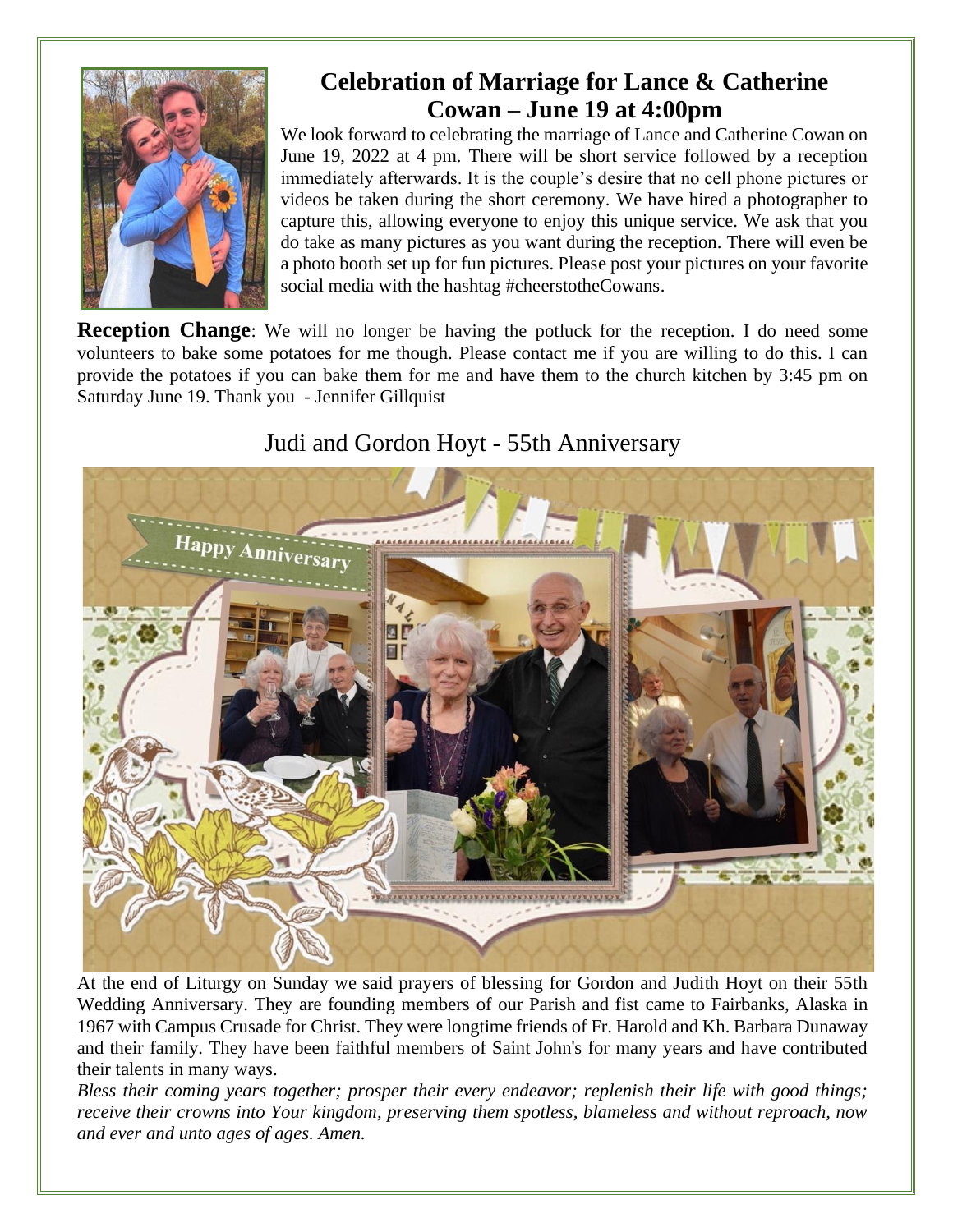

**Monthly Newsletter from Antiochian Archdiocese**

Click [HERE](https://mailchi.mp/ca991a9db346/may-2022-e-news-from-the-antiochian-archdiocese-9082227?e=49b74e36bb) to view newsletter

## *Dates to Remember*

# *Birthdays This Week*

June 12 – Brent Schlichting June 17 – Lori Mellor June 14 - Rhonda Clodfelter June 19 - Sylvia Okuley June 15 – Daniel Kies June 19 – Rosely Baker June 16 – James Frizelle

June 13 – Naomi Dunaway June 17 – Wade Hattenburg



#### *M A N Y Y E A R S !*

### *Anniversaries This Week*

Dwight & Deborah Stallman – June 18, 1983

*M A N Y Y E A R S !* 



*Remembering in Prayer… Karina Lindblom Jan Northey Teri Van Dyke Jaye Keener* 

*Eloise Lamb Preston Collier Gwyn Jones Jennifer Stogsdill* 

#### *Clare House Meal – 4th Saturday of Each Month*

For the Month of **JUNE** – our scheduled meal that we provide Clare House is:  **Saturday June 25.** Contact Cara Fletes to see how you can help.